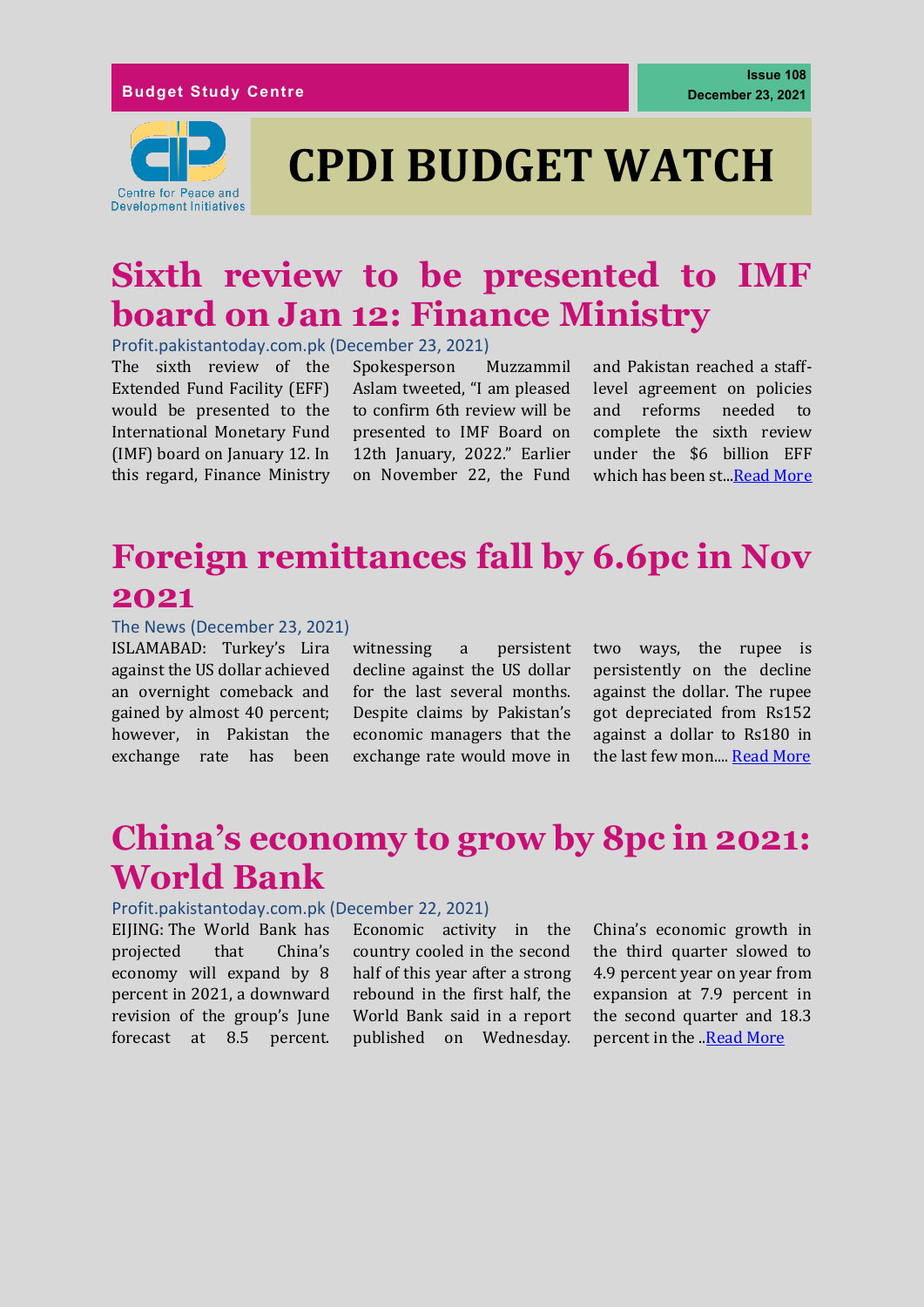# **PSX remains flat in low-volume session**

Profit.pakistantoday.com.pk (December 22, 2021)

KARACHI: The Pakistan Stock Exchange (PSX) witnessed a lacklustre and low-volume session on Wednesday ahead of the upcoming mini-budget, with the benchmark KSE-100

Index shedding 2.1 points to close at 44,174.97 points. The market opened on a positive note and remained volatile throughout the session, ending almost flat. The KSE-

100 Index moved in a range of 201.71 points, showing an intraday high of 44,292.91 points and a low of 44,091.20 points. A total of 349 companies traded.[..Read More](https://profit.pakistantoday.com.pk/2021/12/22/psx-remains-flat-in-low-volume-session/)

## **US to show flexibility on Afghan financial sanctions: official**

#### The Dawn (December 21, 2021)

ISLAMABAD: The United States would show greater flexibility on financial sanctions imposed on Afghanistan after the Taliban takeover to allow delivery of

humanitarian aid to the warravaged country, a senior State Department official said on Monday. The official, who spoke to Islamabad-based journalists working with foreign media organisations, indicated that increased cash flow to Afghanistan would be allowed to put more liquidity in the country facing acute cash shortage. Sim.[.Read More](https://www.dawn.com/news/1664928)

### **Food exports surge by 26.7pc in 5MFY22**

#### Profit.pakistantoday.com.pk (December 21, 2021)

ISLAMABAD: Food exports from the country surged by 26.68 per cent during the first five months of the current fiscal year (5MFY22) as compared to the exports of

the corresponding period of last year, Pakistan Bureau of Statistics (PBS) reported on Tuesday. According to details, food group exports during the July-November period were recorded at \$1,947.414 million against the exports of \$1,537,317 million in July-November FY21, according to PBS data. The commodities that contributed …[Read More](https://profit.pakistantoday.com.pk/2021/12/21/food-exports-surge-by-26-7pc-in-5mfy22/)

### **Gas crisis aggravates: GUNVOR again backs out of LNG cargo delivery**

#### The News (December 20, 2021)

ISLAMABAD: Singapore based LNG trading company -- GUNVOR has intimated the authorities in the government that it will not be able to deliver its term LNG cargo

which is due on January 10, 2022 by claiming the force majeure. However, it has not yet informed Pakistan LNG Limited as to when this term cargo will be provided, a wellplaced senior official at the Energy Ministry told The News. He said that technically it will be a second default by GUNVOR in a row in the current winter …[Read More](https://www.thenews.com.pk/print/918251-gas-crisis-aggravates-gunvor-again-backs-out-of-lng-cargo-delivery)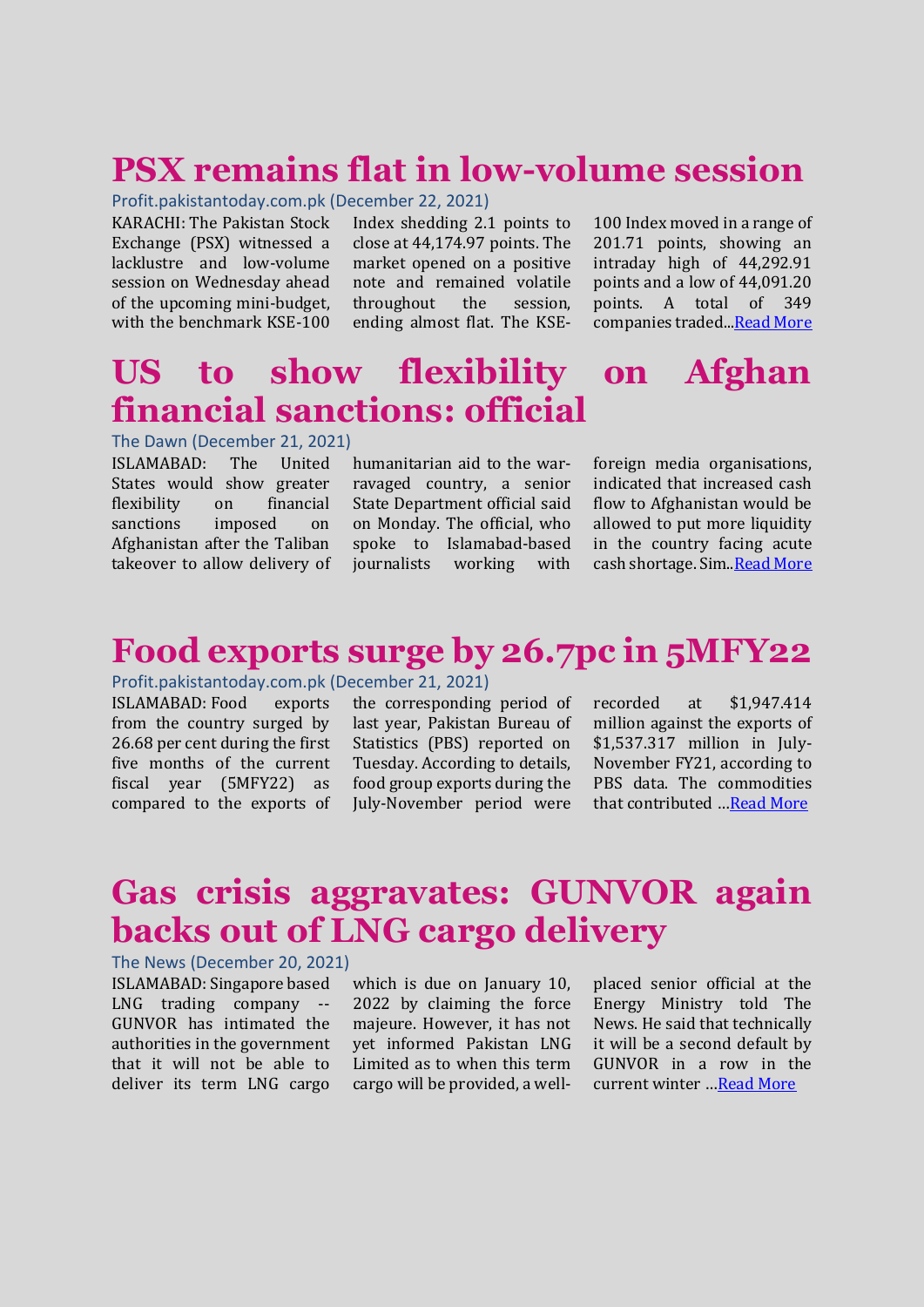## **TRG Pakistan chooses to continue investment in TRGI**

Business Recorder (December 20, 2021)

The Board of Directors of TRG Pakistan (TRGP) has decided to continue with their investment in TRG International (TRGI). The development was shared by

the company in its filing to the Pakistan Stock Exchange (PSX) on Monday. In its earlier disclosure, dated December 10, the BoD was considering the options offered to it by

TRGI: i) either to directly receive (by way of full or partial redemption) its share of TRGI's liquid assets namely cash and a certain number of shares of Ibex Li…[Read More](https://www.brecorder.com/news/40141327)

# **Use of rupee increased in Afghanistan**

### Profit.pakistantoday.com.pk (December19, 2021)

PESHAWAR: Circulation of the Pakistani rupee has increased in many provinces of Afghanistan after the collapse of banking system in the neighbouring country. In

this regard, Profit while speaking with Afghan currency dealers learnt that traders and the people have started using Pakistani currency in most provinces over the past month due to the Taliban's restrictions on the banking and money exchange system in Afghanistan.

"Due to fluctuations in dollar and Afghan curre .[..Read More](https://profit.pakistantoday.com.pk/2021/12/19/use-of-rupee-increased-in-afghanistan/)

### **Pakistan warns of consequences from Afghan 'economic meltdown'**

Aljazeera.com (December 19, 2021)

Member nations of the Organisation of Islamic Cooperation (OIC) are holding a special meeting in Pakistan's capital Islamabad to discuss solutions to address

the [humanitarian crisis](https://www.aljazeera.com/news/2021/8/30/infographic-afghanistans-humanitarian-crisis-interactive) in neighbouring Afghanistan. Envoys from 57 Islamic nations and observer<br>delegations gathered on delegations gathered on Sunday for the biggest

conference on Afghanistan since the United Statesbacked government in Kabul fell in August. After the Taliban's lightning return to power, billions of .[..Read More](https://www.aljazeera.com/news/2021/12/19/islamic-countries-hold-meeting-to-discuss-aid-to-afghanistan)

### **FDI rises 12pc to \$798mln in July-Nov**

### The News (December 18, 2021)

KARACHI: Pakistan's foreign direct investment increased 12 percent in the five months of the current fiscal year, with major inflows going into the oil and gas explorations,

communications, and the financial sectors, the central bank data showed on Friday. The country attracted \$798 million in foreign direct investment (FDI) in July-

November FY2022, compared with \$710 million in the corresponding period of the last fiscal year. In November, the FDI came in at \$136 million.Net FDI .[..Read More](https://www.thenews.com.pk/print/917661-fdi-rises-12pc-to-798mln-in-july-nov)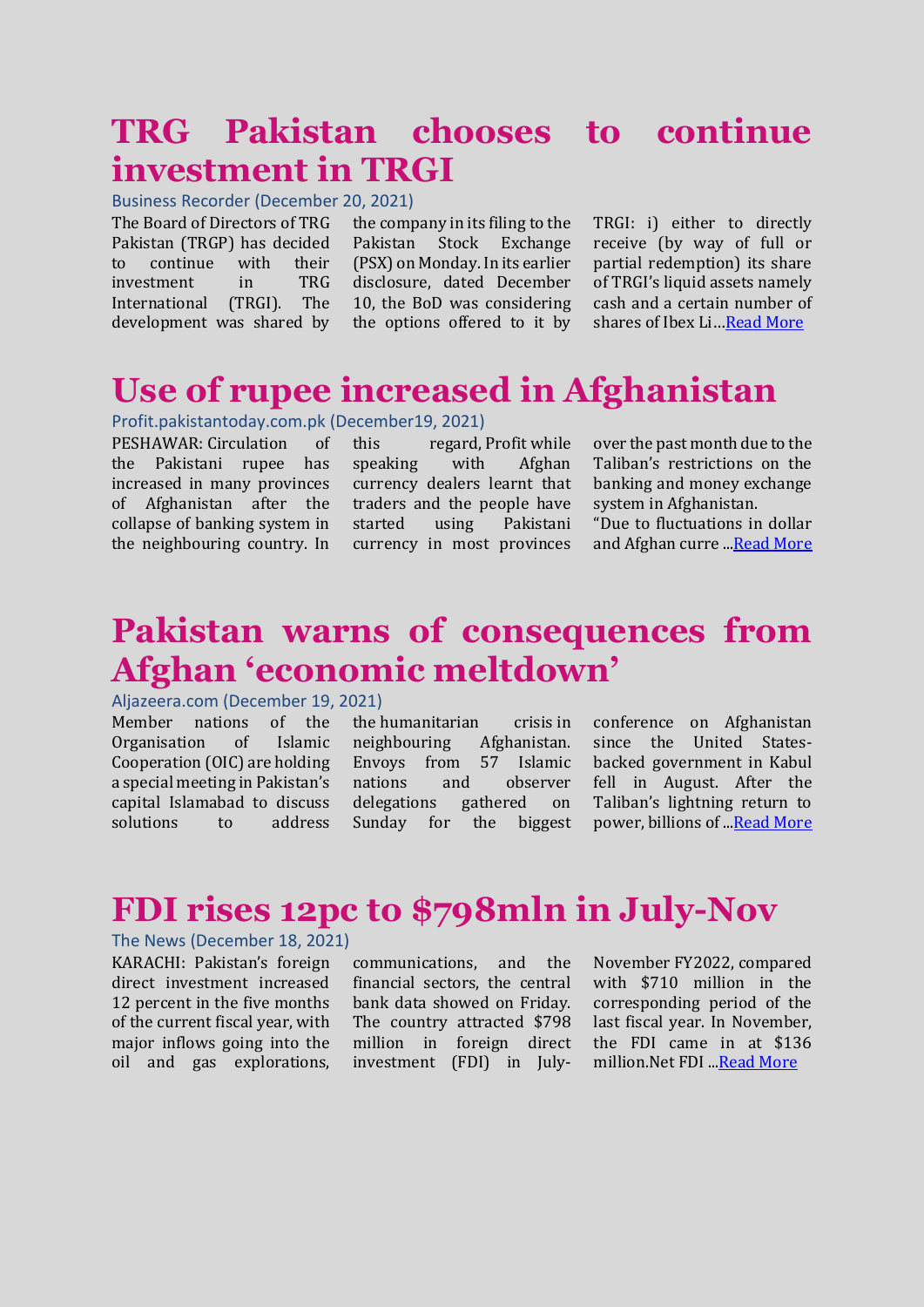## **IMF programme approval to reduce uncertainty in Pakistan's financial markets'**

#### Business Recorder (December 18, 2021)

Approval of the International Monetary Fund (IMF) agreement reached with the Pakistani authorities would bring in much-needed clarity to the market, said

Mohammed Sohail, Chief Executive Officer (CEO) Topline Securities. Last month, Pakistani authorities and the IMF reached a stafflevel agreement on policies

and reforms needed to complete the sixth review under the \$6-billion Extended Fund Facility (EFF) that started in 2019. However, the agreement is sub….[Read More](https://www.brecorder.com/news/40141013)

# **US notes Islamabad's efforts to meet FATF demands**

The Dawn (December 17, 2021) WASHINGTON: The annual [US](https://www.state.gov/reports/country-reports-on-terrorism-2020/)  [report on](https://www.state.gov/reports/country-reports-on-terrorism-2020/) on [terrorism](https://www.state.gov/reports/country-reports-on-terrorism-2020/) acknowledged on Thursday that Pakistan took steps in 2020 to counter terrorism financing, restrain

India-focused militant groups and to meet demands of the Financial Action Task Force (FATF).Pakistan continued to experience terrorist attacks last year, said the report. Pakistani military and security forces undertook counterterrorism operations against groups that conducted attacks within Pakistan, such as the banned …[.Read More](https://www.dawn.com/news/1664285)

### **Tiger Global backs Pakistan's CreditBook in \$11m round**

### Profit.pakistantoday.com.pk (December17, 2021)

KARACHI: Digital bookkeeping startup Fintech startup CreditBook today announced it has closed a \$11 million pre-Series A round led by US-based Tiger Global and

UK-based firstminute capital. This marks the first investment for both funds in the country. Previous investors include Better Tomorrow Ventures, who led

the earlier round, VentureSouq, Ratio Ventures and i2i Ventures also took part in the current round. Angel investors who participated in th.[..Read More](https://profit.pakistantoday.com.pk/2021/12/17/tiger-global-backs-pakistans-creditbook-in-11m-round/)

## **Another body set up to solve economic problems**

### Tribune.com.pk (December 16, 2021)

The government has decided to set up the Economic Executive Council (EEC) in an attempt to shore up efforts to arrest downward trend in the economic indicators.

According to a finance ministry notification, the nine-member council held its first meeting on Wednesday. The council, formed with Prime Minister's Adviser on Finance Shaukat Tarin in the chair, included five ministers, two advisers, finance secretary and the State Bank of Pakistan (SBP) governor. The notified scop..[. Read More](https://tribune.com.pk/story/2334151/another-body-set-up-to-solve-economic-problems)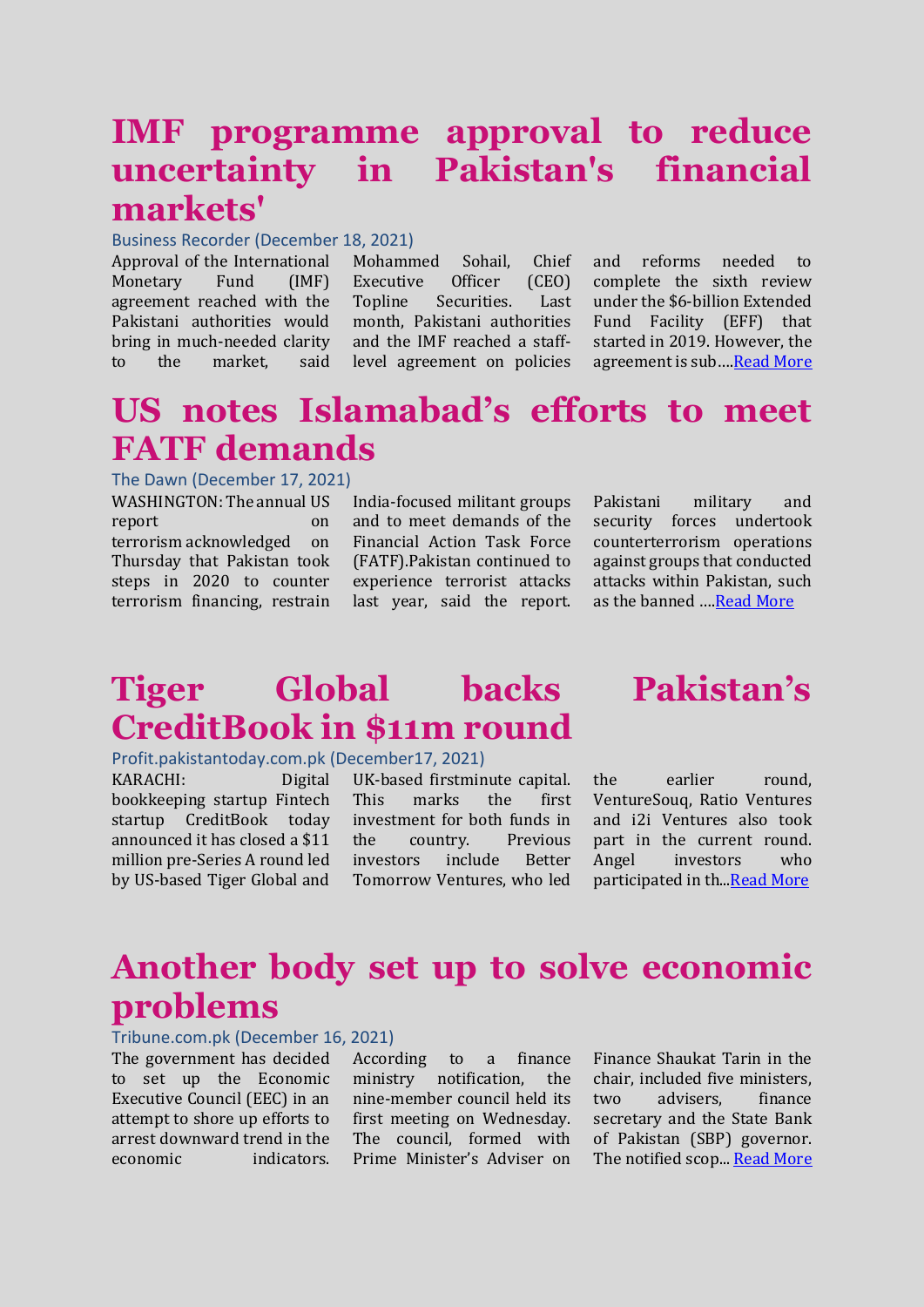## **Shabbar Zaidi believes Pakistan has gone bankrupt, says govt making false claims**

#### The News (December 16, 2021)

Brushing aside the government's tall claims about economic achievements, Shabbar Zaidi, the former chairman of the Federal Board of Revenue

(FBR), has expressed the belief that the country has gone bankrupt. Zaidi made the remarks during his recent speech at the Hamdard University. The former FBR chairman, however, took to Twitter to say that "only three minutes of his speech have been cherry-picked" and circulated. He said he spoke about the solutio.[..Read More](https://www.thenews.com.pk/latest/917239-shabbar-zaidi-believes-pakistan-has-gone-bankrupt-says-govt-making-false-claims)

# **Pakistan looking for economic ties with US: Qureshi**

The Dawn (December 15, 2021)

ISLAMABAD: Foreign Minister Shah Mahmood Qureshi has said that Pakistan desires a stable and broadbased relationship with the United States that is driven by

economic interests. Speaking at the Margalla Dialogue hosted by Islamabad Policy Research Institute (IPRI) on Tuesday, Mr Qureshi said: "We value our longstanding

relations with the United States. Looking towards the future, we do not want a transactional relationship with the US. We want multifaceted tie..... [Read More](https://www.dawn.com/news/1663833)

# **Current account deficit will decrease gradually, says SBP governor**

Geo.tv (December 15, 2021) Governor State Bank of Pakistan (SBP) Reza Baqir Tuesday [said](https://www.thenews.com.pk/print/916905-cad-to-go-up-for-two-months-then-come-down-gradually-reza) that the current account deficit (CAD) is expected to increase for the next two months and will then

decrease gradually. The SBP governor was speaking to journalist Shahzeb Khanzada on Aaj Shahzeb Khanzada Kay Saath where he delved into Pakistan's economic situation. Baqir said Pakistan was not headed towards a situation where the interest rate in the country could surge to 13.52%. The last time Pakistan faced ....[. Read More](https://www.geo.tv/latest/387746-sbp-governor-says-current-account-deficit-will-go-down-gradually)

### **SOEs: PC sets sell-off target**

Business Recorder (December 14, 2021)

ISLAMABAD: The Privatization Commission has set a target to complete the privatisation of one dozen state-owned entities (SOEs) including the Pakistan Steel

Mills (PSM) in the next couple of years. The government had projected to generate Rs252 billion from the privatisation proceeds in the current fiscal year. Officials informed privatisation of the SME Bank, the First Women Bank Limited. the Iinnah Convention Centre, and the House Building Finance Corporation Limi.[.Read More](https://www.brecorder.com/news/40139926)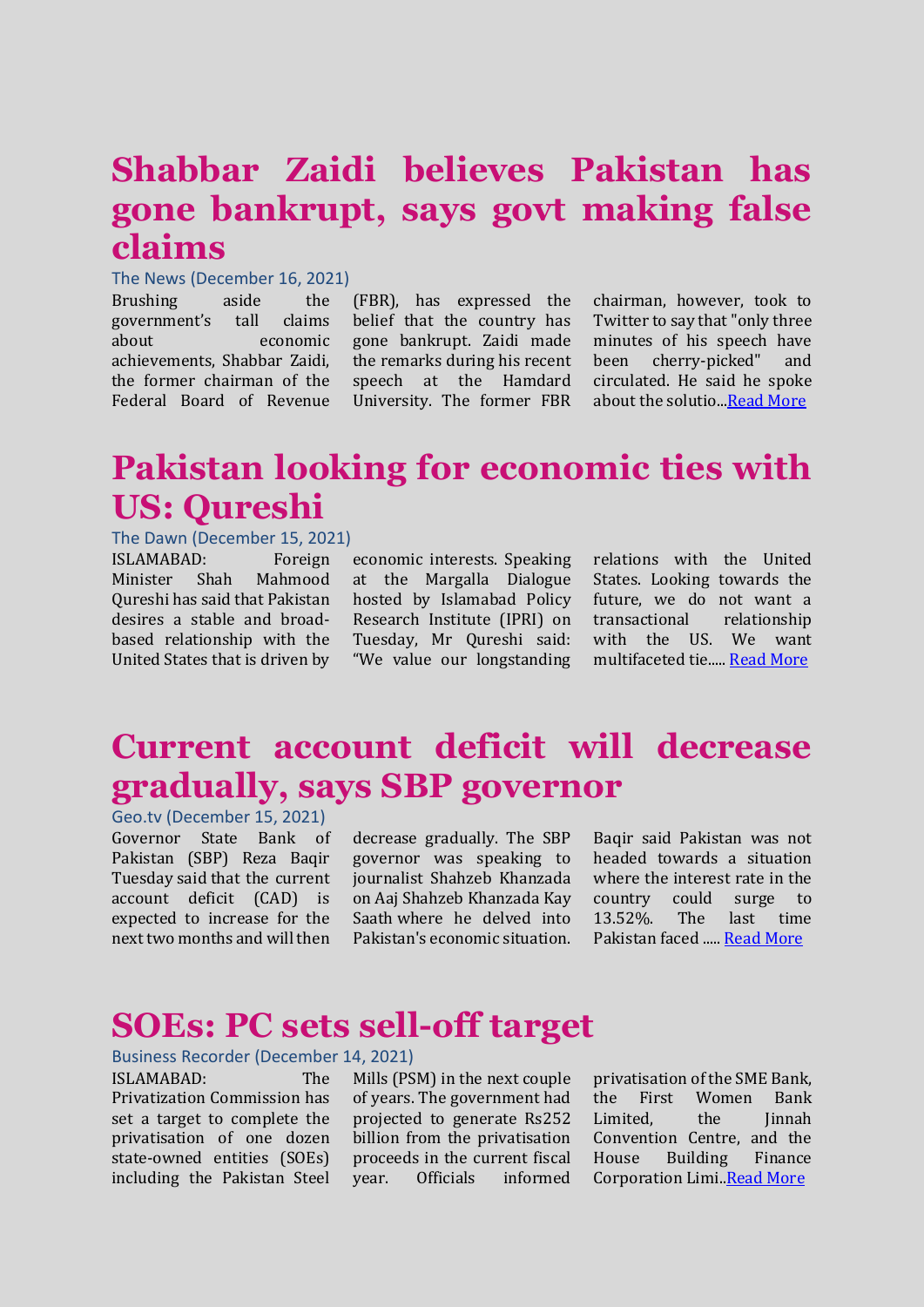## **Cabinet sets 12-month deadline to replace currency notes**

#### Profit.pakistantoday.com.pk (December 14, 2021)

Information Minister Fawad Chaudhry revealed that the federal Cabinet has only granted a 12-month extension for the replacement of currency notes of Rs10, Rs50,

Rs100 and Rs1000. It is pertinent to mention here that the State Bank of Pakistan (SBP) had sought a six-year extension for the replacement. "Those who

want to get currency notes changed should get it done in a year," he added. Chaudhry was addressing a post-Cabinet meeting press conference in the… [Read More](https://profit.pakistantoday.com.pk/2021/12/14/cabinet-sets-12-month-deadline-to-replace-currency-notes/)

### **Pakistani aviation authority hopes to resume licensing in February**

### Business Recorder (December 13, 2021)

KARACHI: Pakistan's Civil Aviation Authority (PCAA) hopes it can resume licensing pilots in February with the release of an International Civil Aviation Organization

(ICAO) audit after a scandal over fake licenses, an authority official said. The ICAO, the UN Aviation body, advised Pakistan in September 2020 to undertake immediate corrective action and suspend the issue of any new pilot licenses after false licenses came to light following the crash of a Pakistan Intern...[. Read More](https://www.brecorder.com/news/40139719)

# **SBP likely to raise policy rate by 100- 150bps tomorrow**

Geo.tv (December 13, 2021) KARACHI: The State Bank of Pakistan (SBP) is scheduled to meet tomorrow (December 14) to determine the benchmark interest rate for the next one month at a time

of dull economic activity, higher inflation reading, and the emergence of a new COVID-19 variant – Omicron. This will be the first monetary policy meeting after Pakistan reached a staff-level agreement with the International Monetary Fund (IMF) for the sixth review on November 22. 2021. Moreover ... [Read More](https://www.geo.tv/latest/387488-sbp-likely-to-raise-its-policy-rate-by-100-150bpps-tomorrow)

### **FBR likely to shower tax benefits on SPVs**

### Profit.pakistantoday.com.pk (December 12, 2021)

ISLAMABAD: Contrary to the disseminated perception of withdrawing Rs348 billion tax exemptions, the Federal Board of Revenue (FBR) is likely to extend income tax

exemptions to Special Purpose Vehicles (SPVs) created by Real Estate Investment Trusts (REITs) under REIT Regulations, 2015, in the upcoming minibudget. Sources said that FBR had proposed to do so in the Finance Supplementary Bill 2021, tabled in the National Assembly (NA) after approval of the federal cab [..Read More](https://profit.pakistantoday.com.pk/2021/12/12/fbr-likely-to-shower-tax-benefits-on-spvs/)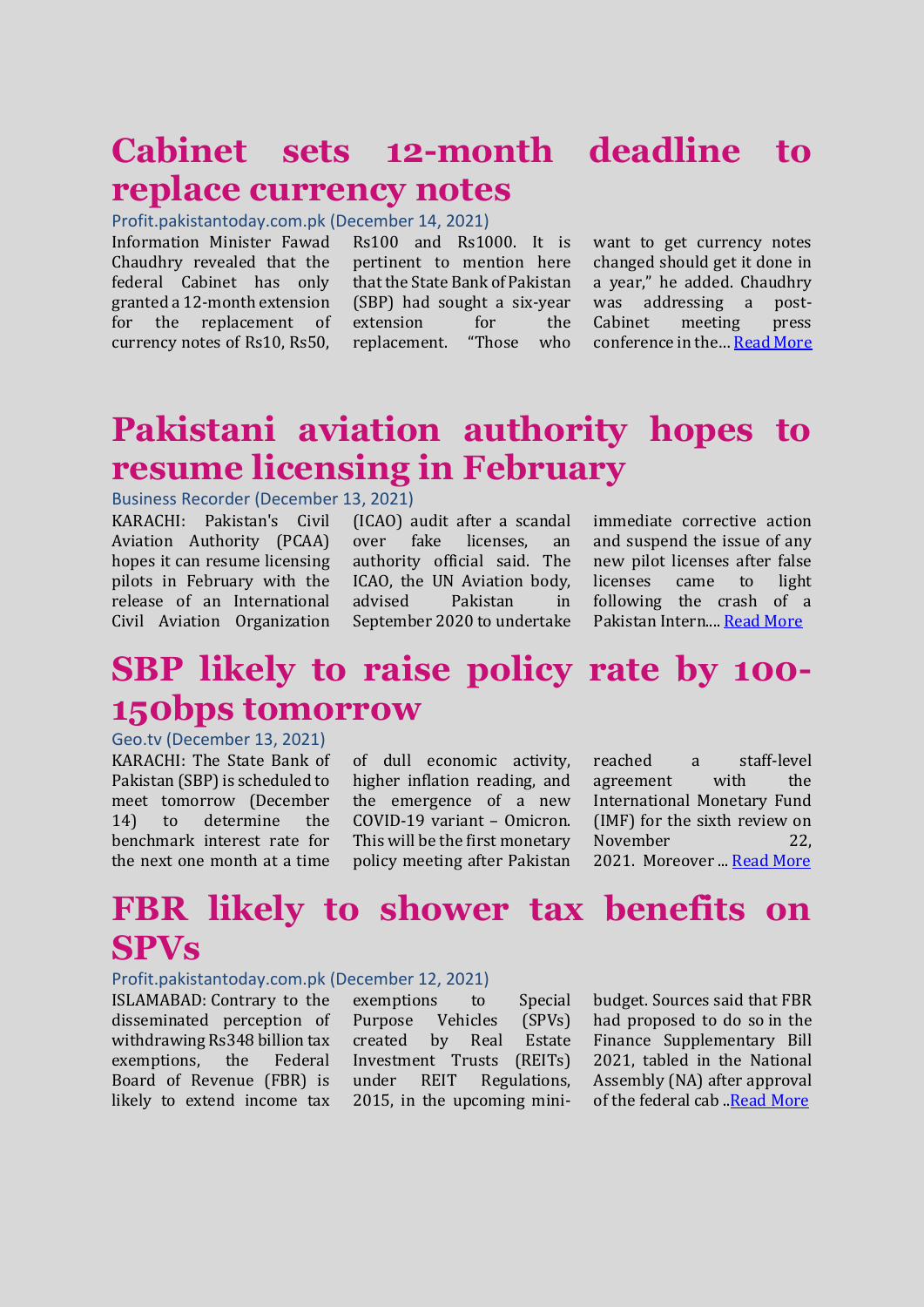### **SBP to launch Asaan Mobile Account scheme tomorrow**

#### Profit.pakistantoday.com.pk (December 12, 2021)

LAHORE: The State Bank of Pakistan (SBP) announced today that it will be launching the [Asaan Mobile](https://profit.pakistantoday.com.pk/2020/08/01/sorry-jazzcash-the-fintech-revolution-for-the-unbanked-is-finally-here/)  [Account](https://profit.pakistantoday.com.pk/2020/08/01/sorry-jazzcash-the-fintech-revolution-for-the-unbanked-is-finally-here/) (AMA) scheme on Monday under its National

Financial Inclusion Strategy (NFIS) to bank the country's sizably unbanked population. In a statement, the central bank said that the initiative (AMA) has been

developed under the NFIS with the objective to bring further ease in remote account opening under branchless banking. The AMA scheme will allow [..Read More](https://profit.pakistantoday.com.pk/2021/12/12/sbp-to-launch-asaan-mobile-account-scheme-tomorrow/)

### **Pakistan banks on common goals in ties with US**

#### Triubne.com.pk (December 11, 2021)

ISLAMABAD: The top civilmilitary leadership on Saturday told a group of visiting US lawmakers that Pakistan's interests are compatible with the interests

of the US as both the countries believe in democracy, rule of law, and striving for the provision of security at the regional and world level. Members of the US Senate

committees on armed services and intelligence, headed by Senator Angus King, held back-to-back meetings with Prime Minister Imran and Chief of.[.Read More](https://profit.pakistantoday.com.pk/2021/11/28/punjab-to-activate-online-portal-for-monitoring-urea-supply-chain/)

# **FPCCI asks SBP to leave interest rate on hold**

### The News (December 11, 2021)

KARACHI: Federation of Pakistan Chambers of Commerce & Industry (FPCCI) on Friday urged the State Bank of Pakistan (SBP) to avoid further increase in

policy rate, fearing any rate hike would lead to stagflation and adverse effects on industrial growth in the country. Use of the instrument of policy rate for controlling inflation has been counterproductive as Pakistan's economy is less integrated with the financial sector, FPCCI president Nasir Hayyat Magoo stated in ... Read More

## **Pakistan's economy did not overheat, says Shaukat Tarin**

### The Dawn (December 10, 2021)

ISLAMABAD: Pakistan's economy did not overheat as commonly believed but faced challenges due to international commodity prices that are now coming down, Finance Adviser Shaukat Tarin said on Thursday. This ease in the prices of global commodities will minimise external sector vulnerability of the country in

the next three to four months, said Mr Tarin while speaking at the concluding session of SDPI's 24th Sustainable Development Conference titled 'Beyond the...[Read More](https://www.dawn.com/news/1662950)